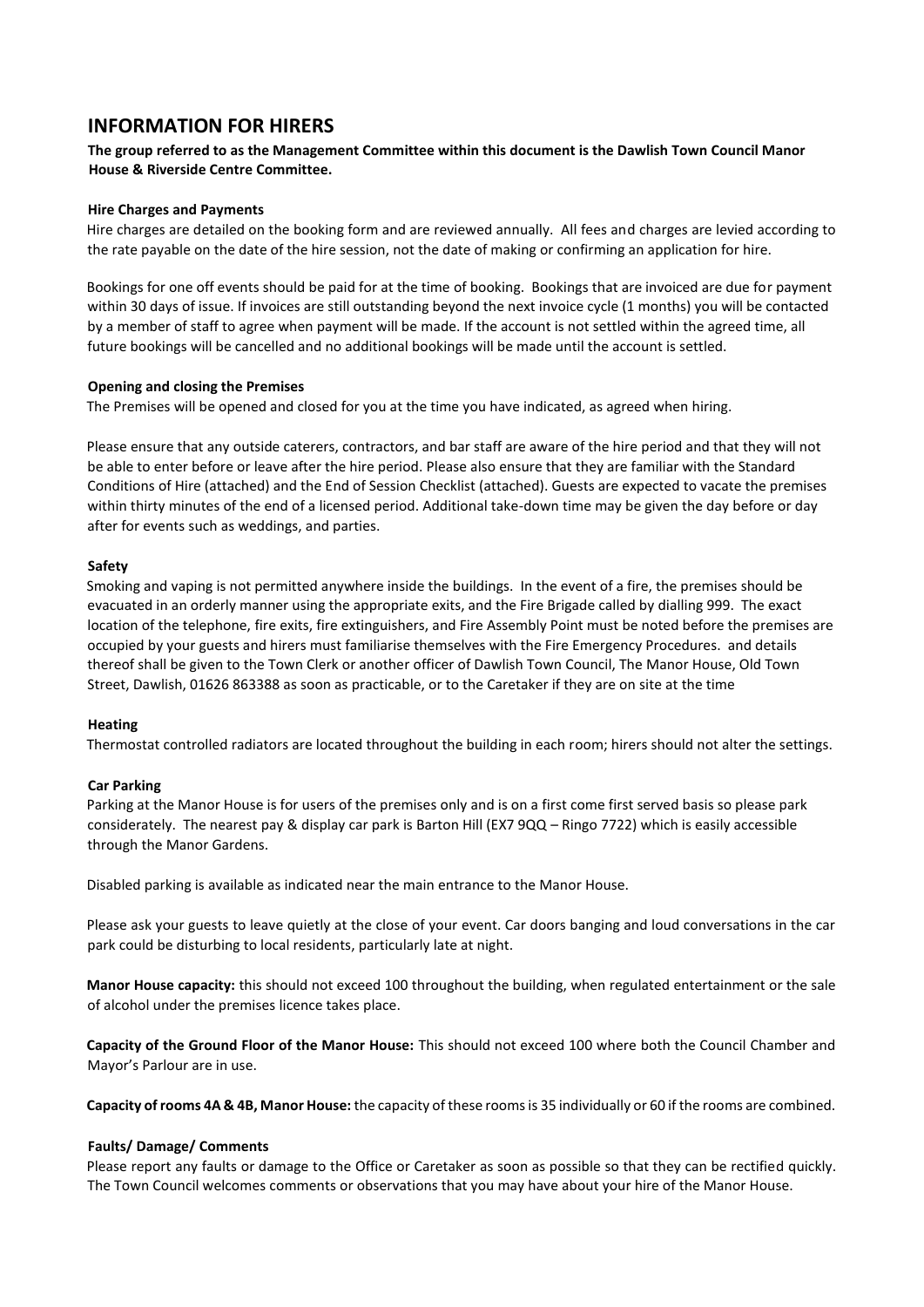#### **Care of the Floor**

It is expressly forbidden to apply any substance whatsoever to the floor. It is also forbidden for any user of the hall to apply or have applied any substance to the under surfaces of their shoes or feet while using the hall, this includes talcum powder, French chalk, grease, soap or anything similar. Stiletto heels are not permitted. It is requested that heavy objects that could cause damage (large beer barrels) are not taken into the Main Hall. These must be kept only in the designated bar area (Room 2).

### **Dawlish Town Council Manor House & Riverside Centre, Standard Conditions of Hire**

These standard conditions apply to all hiring of the premises. If the Hirer is in any doubt as to the meaning of the following, the Town Council staff should be consulted as soon as is reasonably practicable:

#### **1. Supervision**

The Hirer shall, during the hire period, be responsible for: supervision of the premises, the fabric and the contents; their care, safety from damage however slight or change of any sort, and the behaviour of all persons using the premises whatever their capacity, including proper supervision of car parking arrangements to avoid obstruction. As directed by the Authorised Representative, the Hirer shall make good or pay for all damage (including accidental damage) to the premises or to the fixtures, fittings, or contents and for loss of contents.

#### **2. Use of Premises**

The Hirer shall not use the premises for any purpose other than that described in the Hiring Agreement. The hirer shall not sub-hire or use the premises or allow the premises to be used for any unlawful purpose or in any unlawful way, nor do anything or bring onto the premises anything which may endanger the same or render invalid any insurance policies. The hirer will not allow the use of confetti or table confetti within the building and will not allow the use of confetti within the grounds, other than natural, biodegradable confetti such as dried petals. **The hirer should not allow the consumption of alcohol thereon without written permission.**

#### **3. Gaming, Betting and Lotteries**

The Hirer shall ensure that nothing is done on or in relation to the premises in contravention of the law relating to gaming, betting, and lotteries.

#### **4. Licences**

**The Manor House & Riverside hold a Performing Rights Society Licence (PRS) and a Phonographic Performances License (PPL).** This permits the use of copyright music in any form e.g., CD, radio, television or by performers in person and sound recording. Where hirers use music and have their own PPL, they are asked to declare it, so there is no duplicate of payment for licences. If other licences are required in respect of any activity in the Manor House, the Hirer should ensure that they hold the relevant licence. Private parties/functions, not open to the public, do not require a music licence. Hirers may be contacted to confirm their arrangements in respect of performing rights.

#### **5. Public Safety Compliance**

The Hirer shall comply with all conditions and regulations made in respect of the premises by the Fire Authority, Local Authority, the Licensing Authority or otherwise, particularly in connection with any event which constitutes regulated entertainment, at which alcohol is sold or provided or which is attended by children.

- (a) The Hirer acknowledges that they have read the Fire Evacuation procedures and are familiar with the actions to be taken in the event of a fire. Copies of such are provided at time of booking.
- (b) In advance of an event the Hirer shall check the following items:
	- i. That all fire exits are unlocked
	- ii. That all escape routes are free of obstruction and can be safely used. iii.
	- That any fire doors are not wedged open.
	- iv. That exit signs are illuminated.
	- v. That there are no obvious fire hazards on the premises.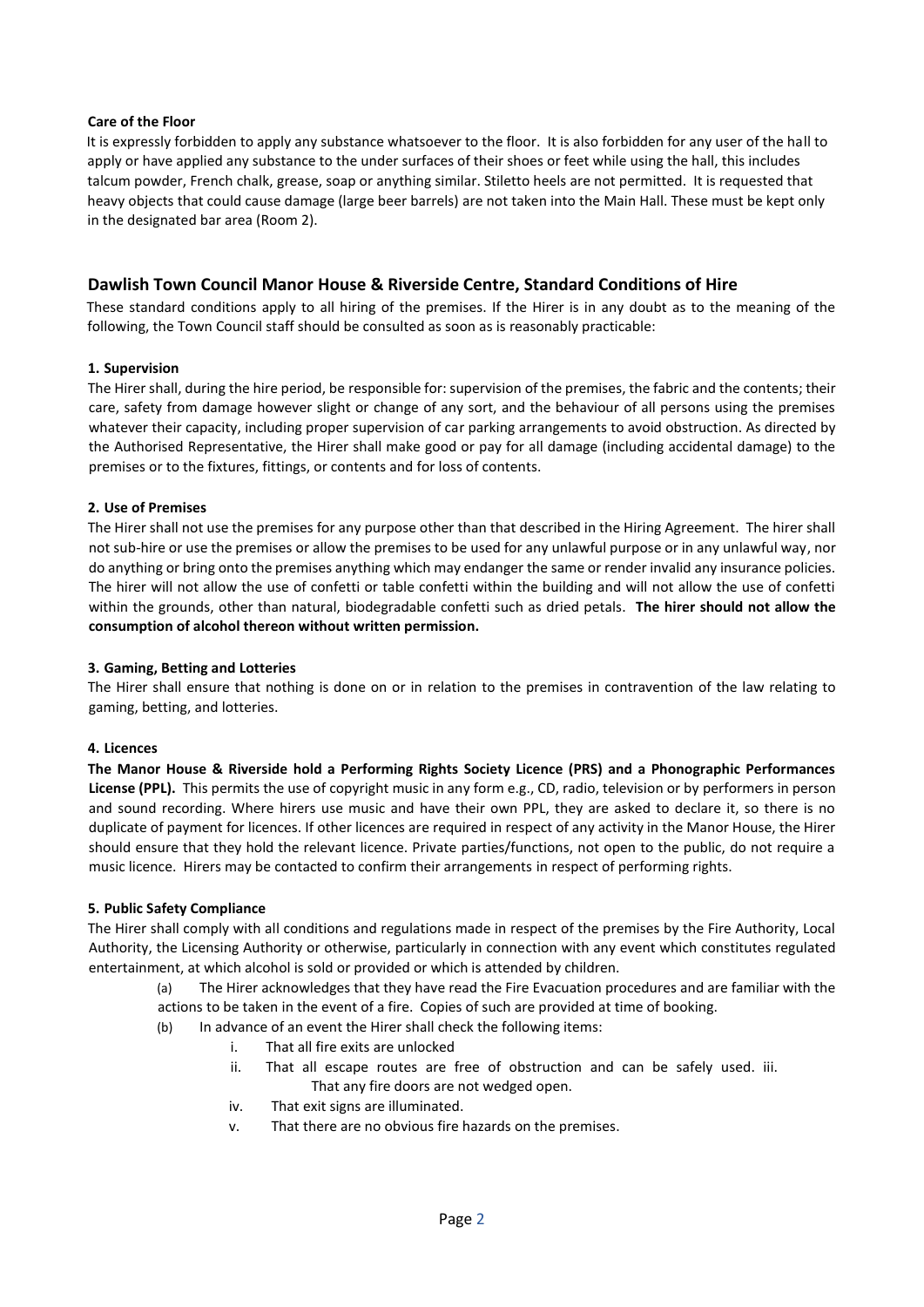#### **6. Risk Assessment**

Hirers should undertake a risk assessment to quantify hazards that might arise during the event and devise procedures to minimise any hazard. In addition, hirers are responsible for ensuring that all activities comply with the requirements of the Health & Safety at Work Act 1974.

#### **7. Means of Escape**

- (a) All means of exit from the premises must be kept free from obstruction and immediately available for instant free public exit.
- (b) The emergency lighting supply illuminating all exit signs and routes will come into operation on the failure of the mains supply.

#### **8. Health and Hygiene**

The Hirer shall, if serving food, observe all relevant food health and hygiene legislation and regulations. In particular, dairy products, vegetables and meat on the premises must be refrigerated and stored in compliance with the Food Temperature Regulations. The premises are provided with a refrigerator. Basic hygiene requirements are posted in the kitchen and, where appropriate, at least one person holding a minimum of a 'Level 2 Food Hygiene Certificate' shall be present with Hygiene Certificate displayed.

#### **9. Electrical Appliance Safety**

The Hirer shall ensure that any electrical appliances brought by them to the premises and used there shall be PAT tested, in good working order, and used in a safe manner in accordance with the Electricity at Work Regulations 1989. Where a residual circuit breaker is provided the hirer **must** make use of it in the interests of public safety. The use of domestic electrical appliances such as kettles, heaters etc. are not permitted.

#### **10. Insurance and Indemnity**

#### (a) The Hirer shall be liable for

- (i) the cost of repair of any damage (including accidental and malicious damage) done to any part of the premises including the curtilage thereof or the contents of the premises.
- (ii) all claims, losses, damages, and costs made against or incurred by the Town Council, their employees, volunteers, agents, or invitees in respect of damage or loss of property or injury to persons arising because of the use of the premises (including the storage of equipment) by the Hirer, and
- (iii) all claims, losses, damages, and costs made against or incurred by the Town Council, their employees, volunteers, agents, or invitees because of any nuisance caused to a third party because of the use of the premises by the Hirer, and subject to sub-clause (b), the Hirer shall indemnify and keep indemnified accordingly each member of the Management Committee and the Town Council employees, volunteers, agents, and invitees against such liabilities.
- (b) The Town Council shall take out adequate insurance to cover the liabilities described in sub-clauses (a) (i) above and may, at its discretion and in the case of non-commercial hirers, insure the liabilities described in sub-clauses (a) (ii) and (iii) above. The Town Council shall claim on its insurance for any liability of the Hirer here under, but the Hirer shall indemnify and keep indemnified each member of the Town Council and the Town Council employees, volunteers, agents, and invitees against (a) any insurance excess incurred and (b) the difference between the amount of the liability and the monies received under the insurance policy.
- (i) For commercial hirers or where the Town Council does not insure the liabilities described in sub-clauses (a) (ii) and (iii) above, the Hirer shall take out adequate insurance to cover such liability and shall supply a copy of such policy and evidence of cover to the Authorised Representative, where requested. Failure to produce such policy and evidence of cover will render the hiring void and enable the hall secretary to rehire the premises to another hirer.
- (ii) The Manor House & Riverside Centre is insured against any claims arising out of its own negligence.

#### **11. Accidents and Dangerous Occurrences**

The Hirer must report all accidents involving injury to the public as soon as possible and complete the relevant section in the Manor House accident book, which is in the office and available during office hours. Any failure of equipment belonging to the Town Council or brought in by the Hirer must also be reported to the Town Council as soon as possible.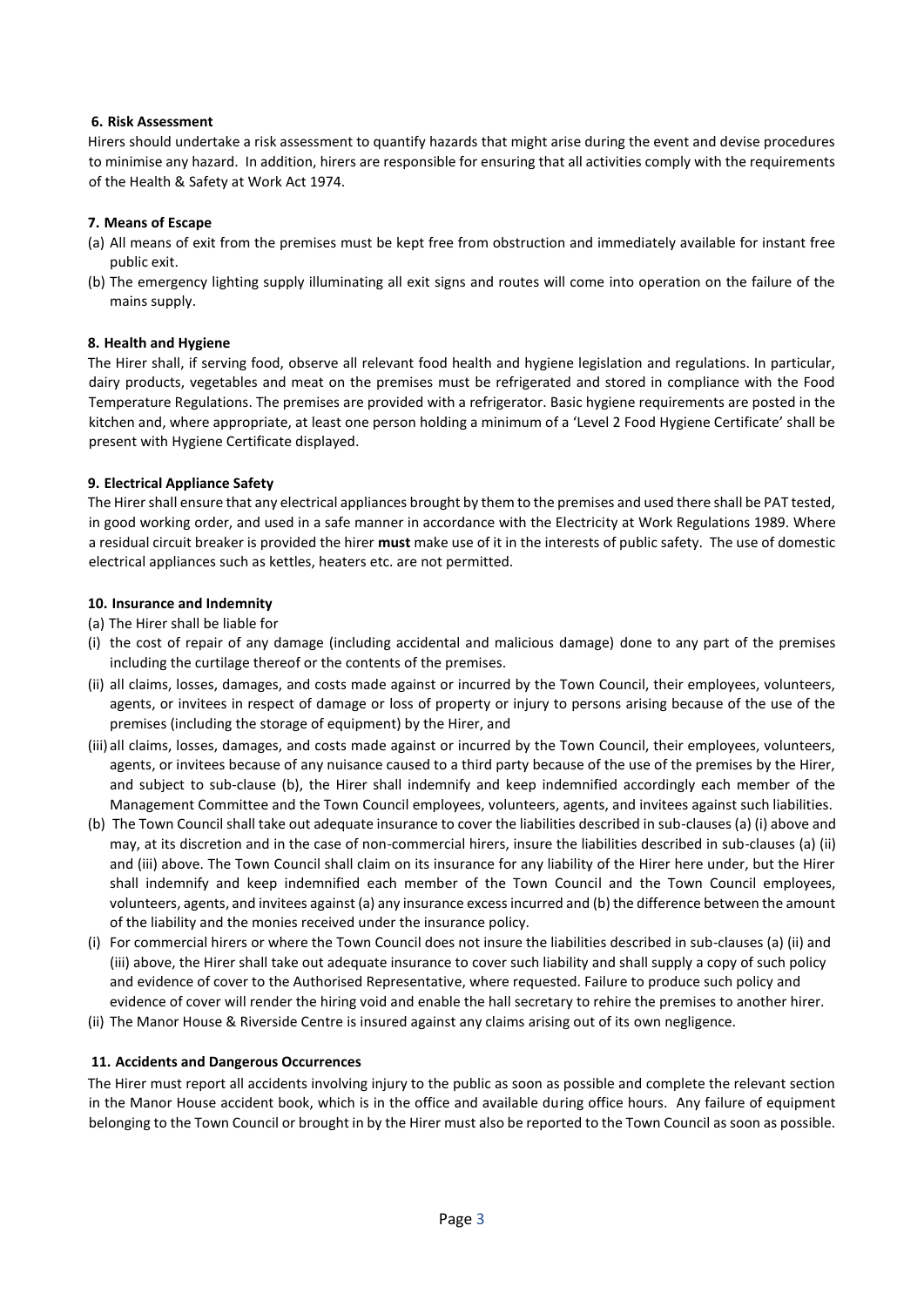Certain types of accident or injury must be reported on a special form to the local authority. Please speak to the Town Clerk for assistance in completing this form. This is in accordance with the Reporting of Injuries, Diseases and Dangerous Occurrences Regulations 1995 (RIDDOR).

The hirer should be aware that there may not be a Town Council operative in the building during the hire period. Emergency contact numbers are available in the foyer and on the end of session checklist.

#### **12. Explosives and Flammable Substances**

The hirer shall ensure that:

- (a) Highly flammable substances are not brought into, or used in any part of the premises and that
- (b) No internal decorations of a combustible nature (e.g. polystyrene, cotton wool) shall be erected without the consent of the management committee. No decorations are to be put up near light fittings or heaters.

#### **13. Heating**

The Hirer shall ensure that no unauthorised heating appliances shall be used on the premises when open to the public without the consent of the Manor House & Riverside Centre Committee. Portable Liquified Propane Gas (LPG) heating appliances shall not be used.

#### **14. Drunk and Disorderly Behaviour and Supply of Illegal Drugs**

The Hirer shall ensure avoid disturbing neighbours and avoid violent or criminal behaviour; care shall be taken to avoid excessive consumption of alcohol. Drunk and disorderly behaviour shall not be permitted either on the premises or in its immediate vicinity. Alcohol shall not be served to any person suspected of being drunk nor to any person suspected of being under the age of 18. Any person suspected of being drunk, under the influence of drugs or who is behaving in a violent or disorderly way should be asked to leave the premises. No illegal drugs may be brought onto the premises.

#### **15. Animals**

The Hirer shall ensure that no animals (including birds) except guide/assistance dogs are brought into the premises, other than for a special event agreed to by the Management Committee. No animals whatsoever are to enter the kitchen at any time.

#### **16. Compliance with the Children's Act 1989**

The Hirer shall ensure that any activities for children under eight years of age comply with the provisions of The Children Act of 1989 and that only fit and proper persons who have passed the appropriate Disclosure and Barring Service checks have access to the children (checks may also apply where children over eight and vulnerable adults are taking part in activities). The Hirer shall provide the Management Committee with a copy of their Safeguarding Policy on request.

#### **17. Fly Posting**

The Hirer shall not carry out or permit fly posting or any other form of unauthorised advertisements for any event taking place at the premises, or elsewhere, and shall indemnify and keep indemnified each member of the Town Council accordingly against all actions, claims and proceedings arising from any breach of this condition. Failure to observe this condition may lead to prosecution by the local authority.

#### **18. Sale of Goods**

The Hirer shall, if selling goods on the premises, comply with Fair Trading Laws and any code of practice used in connection with such sales. In particular, the Hirer shall ensure that the total price of all goods and services are prominently displayed, as shall be the organiser's name and address and that any discounts offered are based only on Manufacturers' Recommended Retail Prices. The Town Council encourages the use of Fairtrade products, and not using single-use plastics.

#### **19. Cancellation**

If a booking is cancelled with less than 24 hours' notice, the hirer will be invoiced in full. Exceptional extenuating circumstances may be considered by the Town Clerk.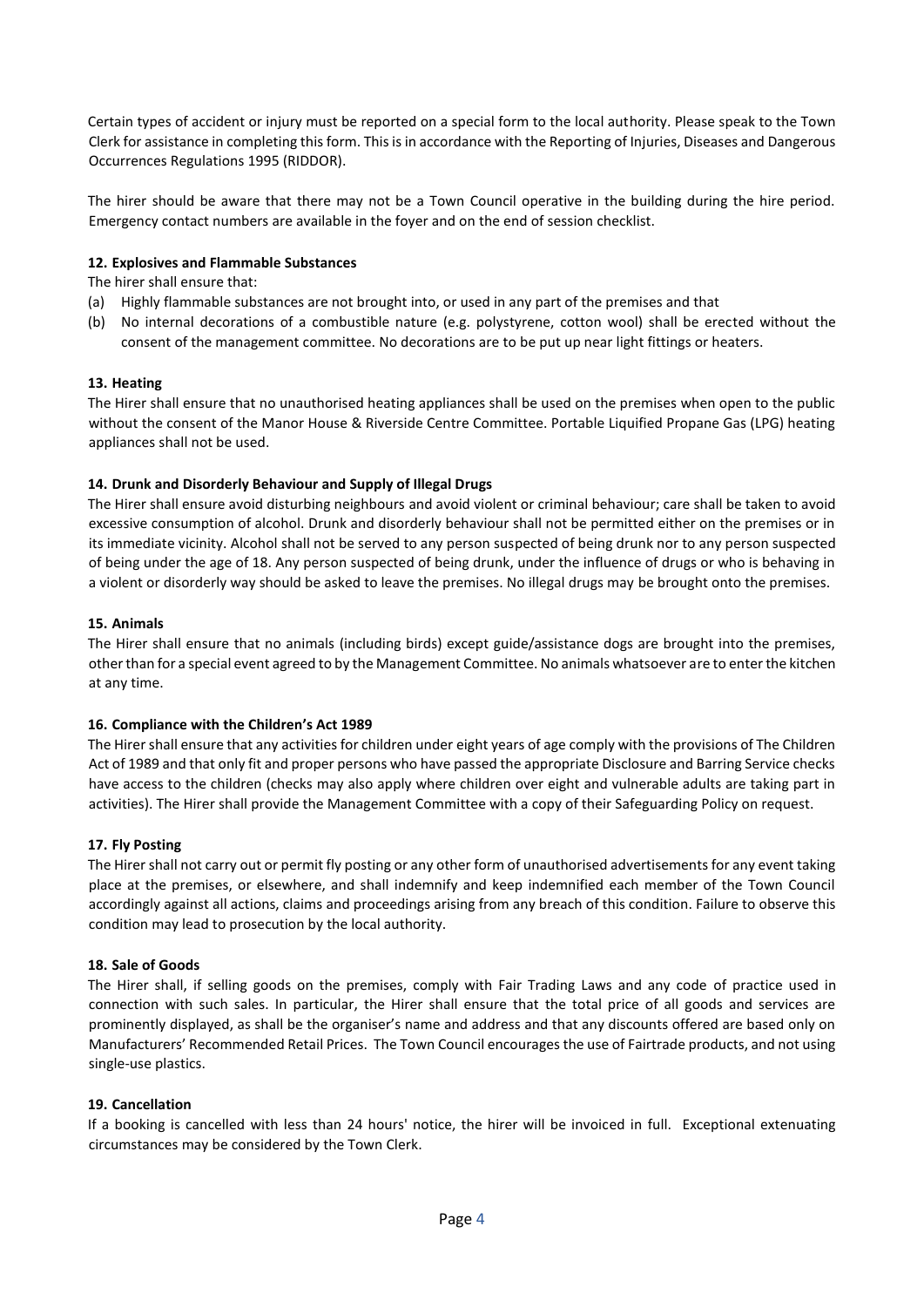The Manor House & Riverside Centre Committee reserves the right to cancel any booking, by written notice to the Hirer, in the event of:

- a. the premises being required for use as a Polling Station for a Parliamentary or Local Government election or byelection
- b. the premises being required for the use of Dawlish Town Council in the event of an emergency
- c. the Management Committee reasonably considering that
- i. such hiring will lead to a breach of licensing conditions, if applicable, or other legal or statutory requirements, or
- ii. unlawful or unsuitable activities will take place at the premises because of this hiring
- d. the premises becoming unfit for the use intended by the Hirer
- e. an emergency requiring use of the premises as a shelter for the victims of flooding, snowstorm, fire, explosion, or those at risk of these or similar disasters.

In any such case the Hirer shall be entitled to a refund of any deposit already paid, but the Town Council shall not be liable to the Hirer for any resulting direct or indirect loss or damages whatsoever.

#### **20. End of Hire**

The Hirer shall be responsible for leaving the premises and surrounding area in a clean and tidy condition, properly locked and secured unless directed otherwise and any contents temporarily removed from their usual positions properly replaced. The Hirer shall ensure that bins have not been overfilled, and that all excess rubbish, including empty bottles and cans, is removed from the site. Failure to do so may result in forfeiture of any deposit as detailed on the booking form. **Please refer to 'End of Session Checklist' displayed in the kitchen.** 

#### **21. Noise**

The Hirer shall ensure that the minimum of noise is made on arrival and departure, particularly late at night and early in the morning. The Hirer shall, if using sound amplification equipment, make use of any noise limitation device provided at the premises and comply with any other licensing condition for the premises**.** Under no circumstances should fireworks/pyrotechnics be discharged, nor flammable objects released, within the grounds of the Manor House at any time.

**It is a special condition of our Premises License that all doors and windows must be closed from 11.00 p.m.** 

#### **22. Stored Equipment**

The Town Council is not responsible for any stored equipment or other property brought on to or left at the premises, and all liability for loss or damage is hereby excluded. All equipment and other property (other than stored equipment) must be removed at the end of each hiring unless otherwise agreed with the Authorised Representative. Cash should not be left on the premises under any circumstances. Large quantities of alcohol may not be stored on the premises overnight and must be removed at the end of the hire.

#### **23. No Alterations**

No alterations or additions may be made to the premises, nor may any fixtures be installed, or placards, decorations or other articles be attached in any way to any part of the premises without the prior written approval of the Authorised Representative.

#### **24. No Rights**

The Hiring Agreement constitutes permission only to use the premises and confers no tenancy or other right of occupation on the Hirer.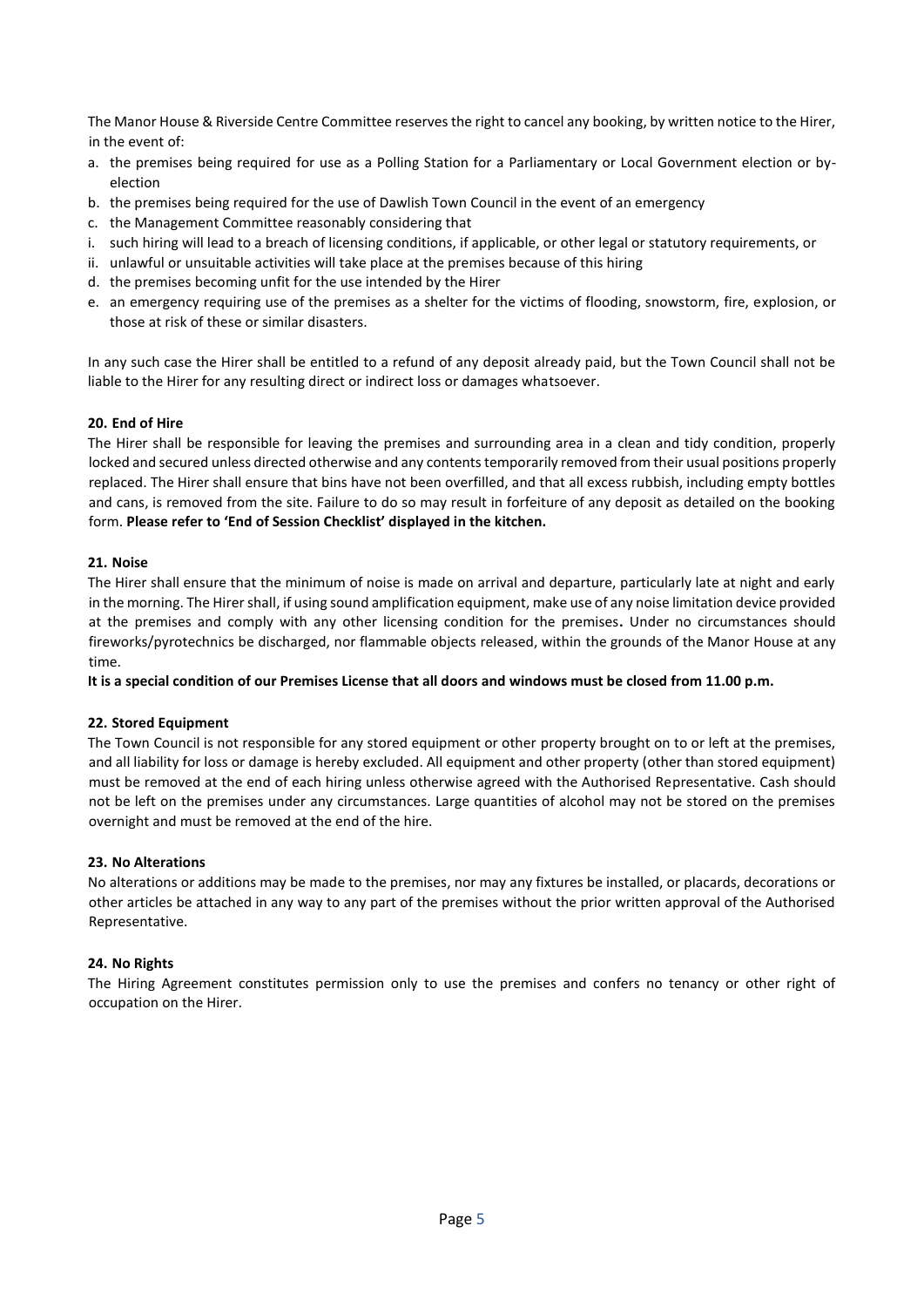# END OF SESSION CHECK LIST

All hirers of the Town Council premises must ensure that

- Tabletops be wiped clean before stacking
- Tables and chairs, where applicable, are left safely and tidily
- Internal fire doors are closed
- Food is removed from the building unless previously agreed. All kitchenware is washed and tidied away
- Windows in all hired areas are closed
- The hirer's property is removed, unless previously agreed otherwise
- All internal lights, including toilets, are switched off

### **ANY DEFECTS MUST BE REPORTED TO THE CARETAKER OR OFFICE STAFF AS SOON AS POSSIBLE**

## **BINS MUST NOT BE OVERFILLED AND ANY EXCESS RUBBISH, INCLUDING EMPTY BOTTLES AND CANS, MUST BE REMOVED FROM THE SITE**

Thank you for your co-operation

## In the event of an emergency, please call **07970 173830**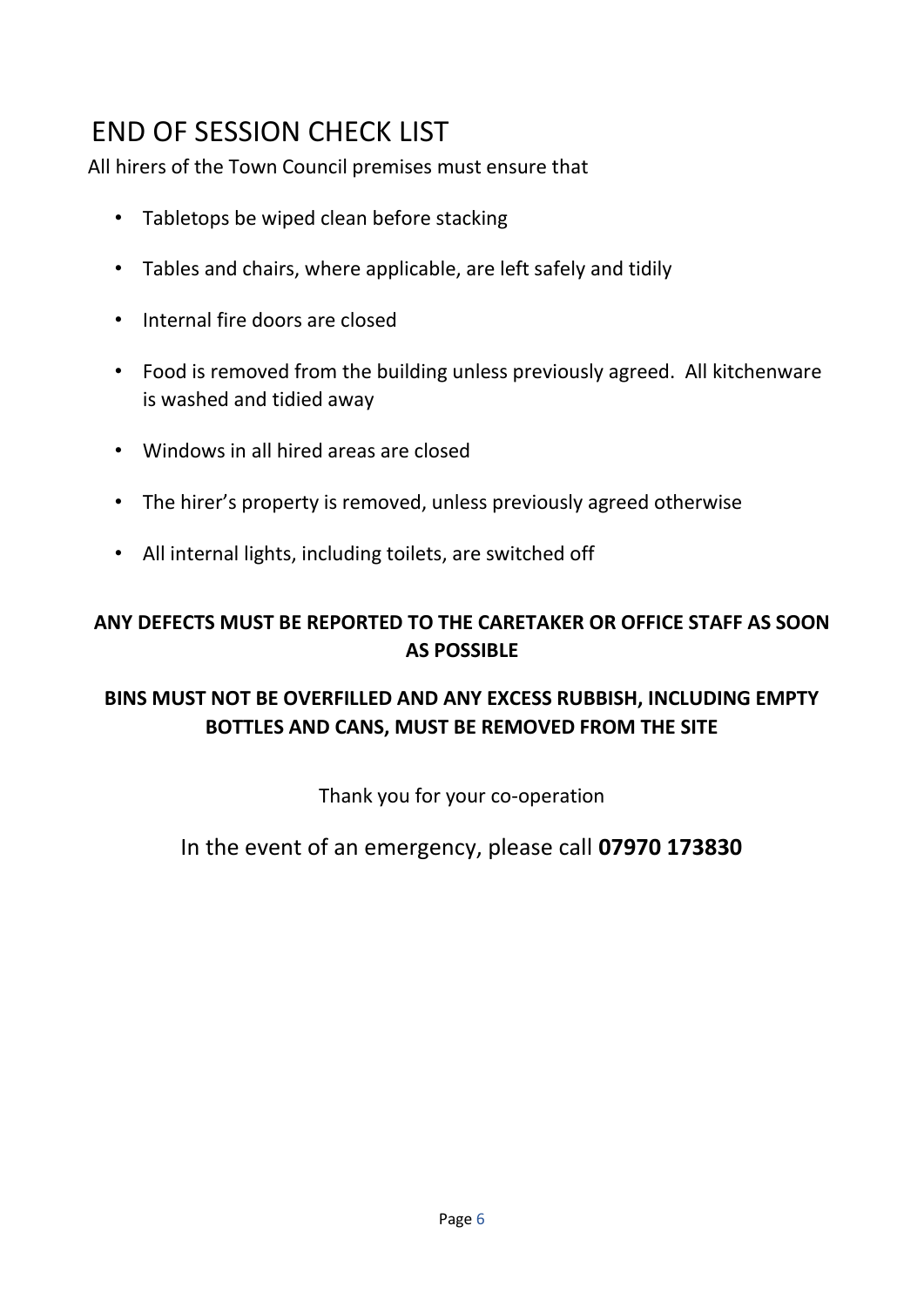# HIRE OF PREMISES HOUSE FOR EVENING EVENTS

To minimise any noise nuisance to our neighbours:

- **All tables taken outside the building must be brought inside by 11.00 pm**
- **All French doors and all windows must be closed and locked by 11.00 pm**
- **All other doors must be kept closed, except when being used to leave the building, from 11.00 pm**
- **All people leaving the building must do so in a quiet and orderly manner, whether on foot or by vehicle**
- Unless an extension has been granted**, the bar must be closed at 11.00 pm prompt** with an allowance for drinking up of 20 minutes
- Unless an extension has been granted, **all music must stop at 11.30 pm**
- The premises must be vacated by everyone, except for people who are clearing up, as soon as possible after that time
- **Unless an extension has been granted, the premises must be completely vacated by midnight**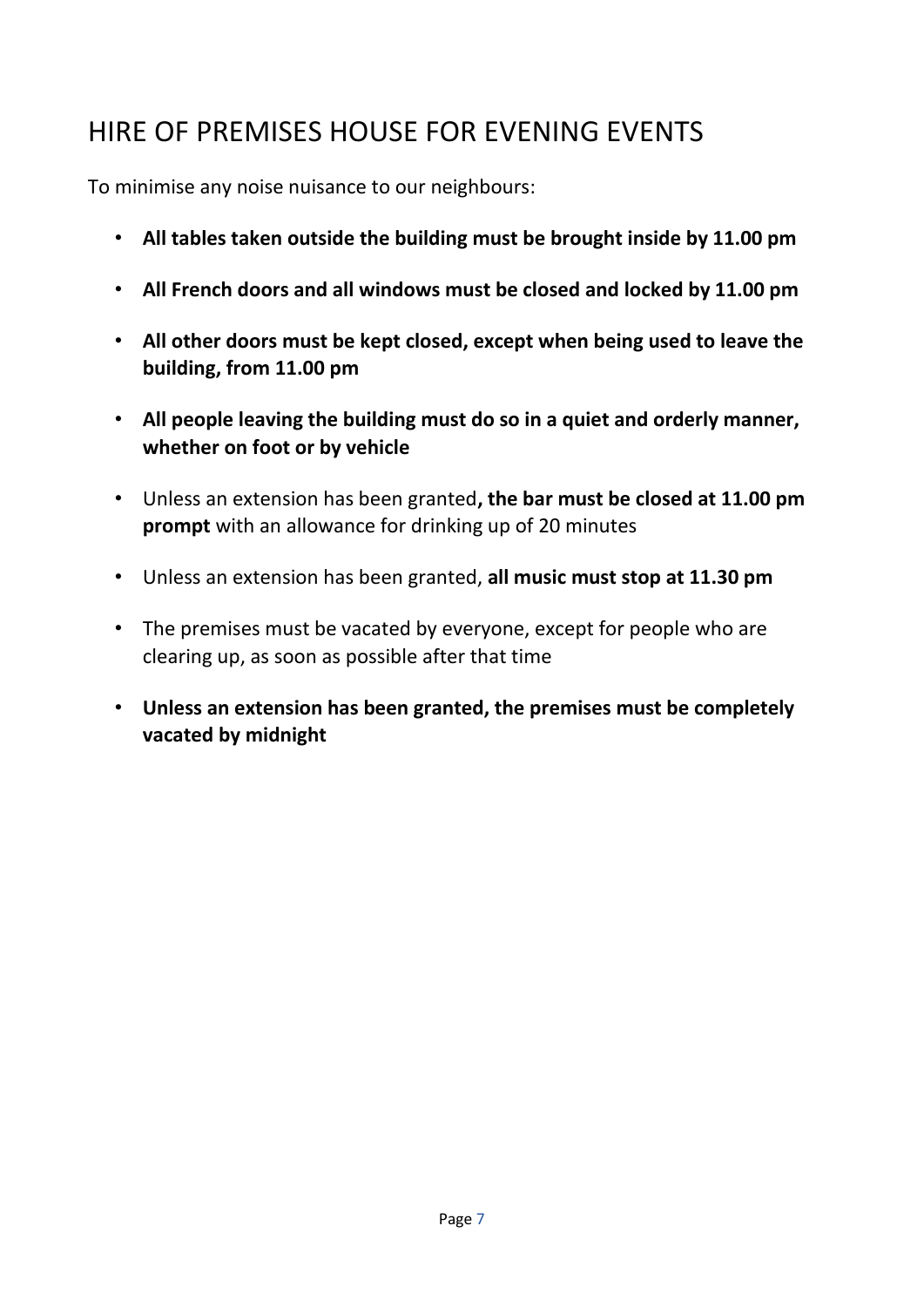#### **APPENDIX 1**

#### **SPECIAL CONDITIONS**

These Special Conditions of Hire include provisions required to comply with the Premises Licence issued under the Licensing Act 2003.

#### **These conditions apply to all events at which regulated entertainment, or the sale of alcohol takes place and should be inserted into the Hiring Agreement where necessary.**

The Hirer hereby acknowledges receipt of a copy of the conditions of the Premises Licence and/or Operating Schedule for the premises, in accordance with which the hiring must be undertaken and agrees to comply with all obligations therein.

#### **1. Hours of Opening**

The premises shall not be used for licensable activities except between the hours of 08.30 and 23.30 unless special permission has been issued by Teignbridge District Council and by the Management Committee.

#### **2. Capacity and Supervision**

- (a) There shall, in addition to the Hirer, be a minimum of one two competent attendants on duty on the premises to assist people entering and leaving, none of whom shall be less than 18 years of age. If most of the audience is under 16, the number of attendants shall be not less than two. All persons on duty shall have been instructed as to their essential responsibilities in the event of fire or other emergencies, including attention to disabled persons, the location and use of the firefighting equipment available, how to call the Fire Brigade and evacuation procedure.
- (b) The number of people on the licensed premises shall not exceed 100. The number of attendants on duty must be as specified in the Manor House Premises Licence (and not less than):

One adult attendant for up to 75 persons Two adult attendants for 76 - 100 persons

Additional attendants are required if the audience is mostly under 16, or if there are many disabled people present.

#### **3. Age**

The Hirer, not being a person under 18 years of age, hereby accepts responsibility for overseeing and on the premises at all times when the public are present and for ensuring that all conditions of the Premises Licence and/or the Operating Schedule relating to management and supervision of the premises are met.

#### **4. Dangerous and unsuitable performances**

Performances involving danger to the public, or of a sexually explicit nature, shall not be given.

#### **5. Film shows**

Children shall be restricted from viewing age-restricted films classified to the recommendations of the British Board of Film Classification. An appropriate TV licence may need to be shown.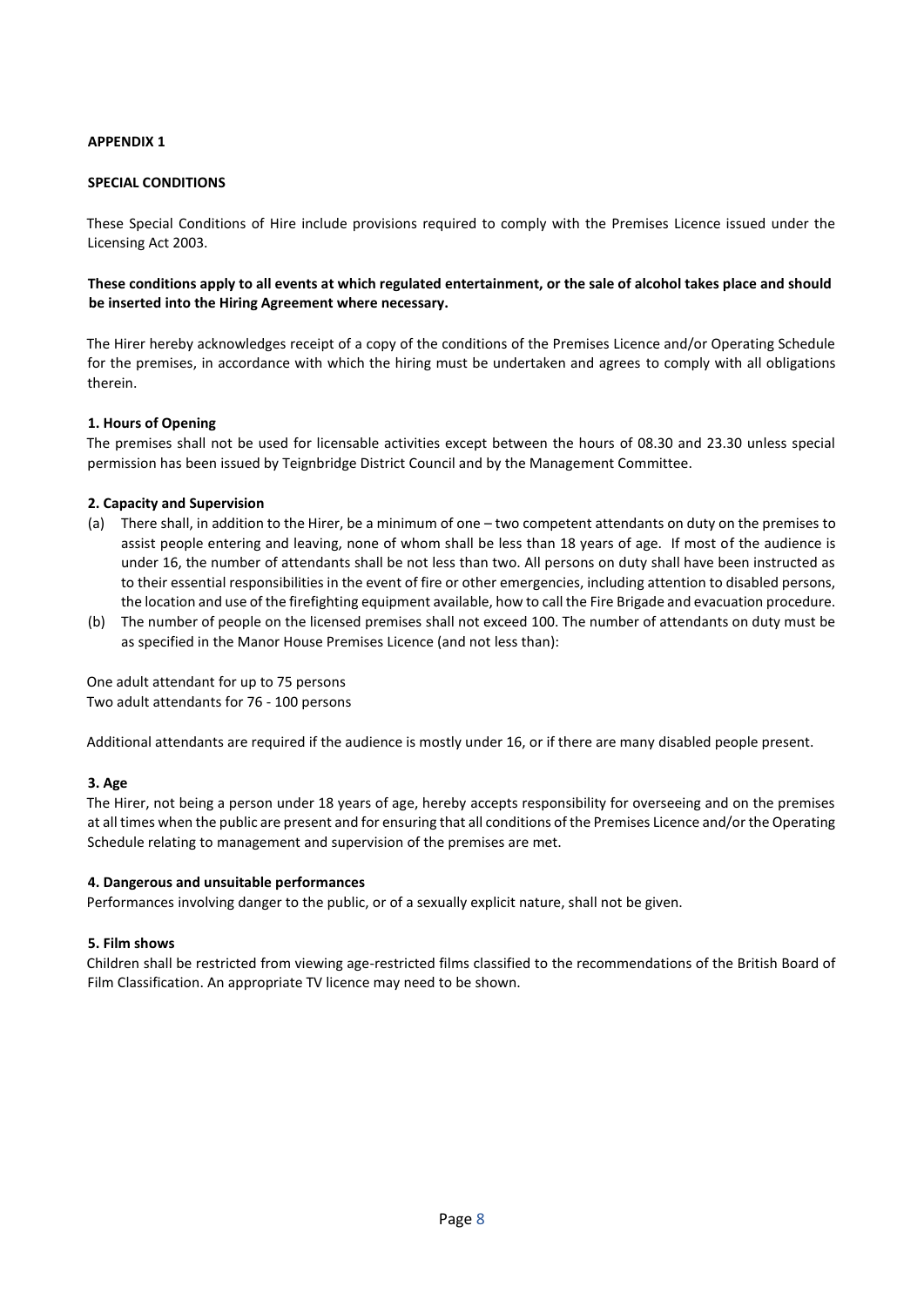#### **APPENDIX 2**

#### **SALE OF ALCOHOL APPLICATION FORM**

- 1. All the conditions attached to the Premises License are available to view on the main notice board in the kitchen at the Manor House. If hiring the Riverside Centre, the hirer must apply for a Temporary Event Notice through the Licensing Authority (Teignbridge District Council) and inform Dawlish Town Council of its acceptance.
- 2. The sale or provision of alcohol on the hired premises is not permitted except with the prior consent of the Management Committee.
- 3. Where the sale or provision of alcohol is permitted the hirer will comply fully with the Committee's requirements and with the licensing laws and the Hirer confirms that they are aware of and will comply with the licensing objectives.
- 4. The person or persons authorised by the Management Committee to sell alcohol must be present for the duration of the booking and no person under the age of eighteen years shall be permitted to buy, sell or supply alcohol on the premises, to be proved by adequate proof of age card or similar document, as necessary.
- 5. The sale of alcohol shall cease immediately, irrespective of the time previously agreed in the hire agreement, when instructed to do so by a member of the management committee or its duly authorised representative.
- 6. No person below the age of eighteen years shall be present at entertainment of an adult nature.
- 7. Hirers must ensure that no glasses are taken outside the building. Plastic or polystyrene receptacles must be used when outside the building and all bottles and glasses will be removed from public areas as soon as they are finished with or empty. Dawlish Town Council has declared a Climate Emergency and as such would request single-use plastics are not used.

Please complete the following if you are intending to sell or supply alcohol: - NAME OF PERSON/S CONTROLLING THE SALE OF ALCOHOL (see "clause 4" above):

NATURE OF EVENT ………………………………………………………………………………….

DATE OF EVENT ……………………………………………………………………………………..

HOURS APPLIED FOR ………………………………………………………………………………

NUMBERS ATTENDING ……………………………………………………………………...........